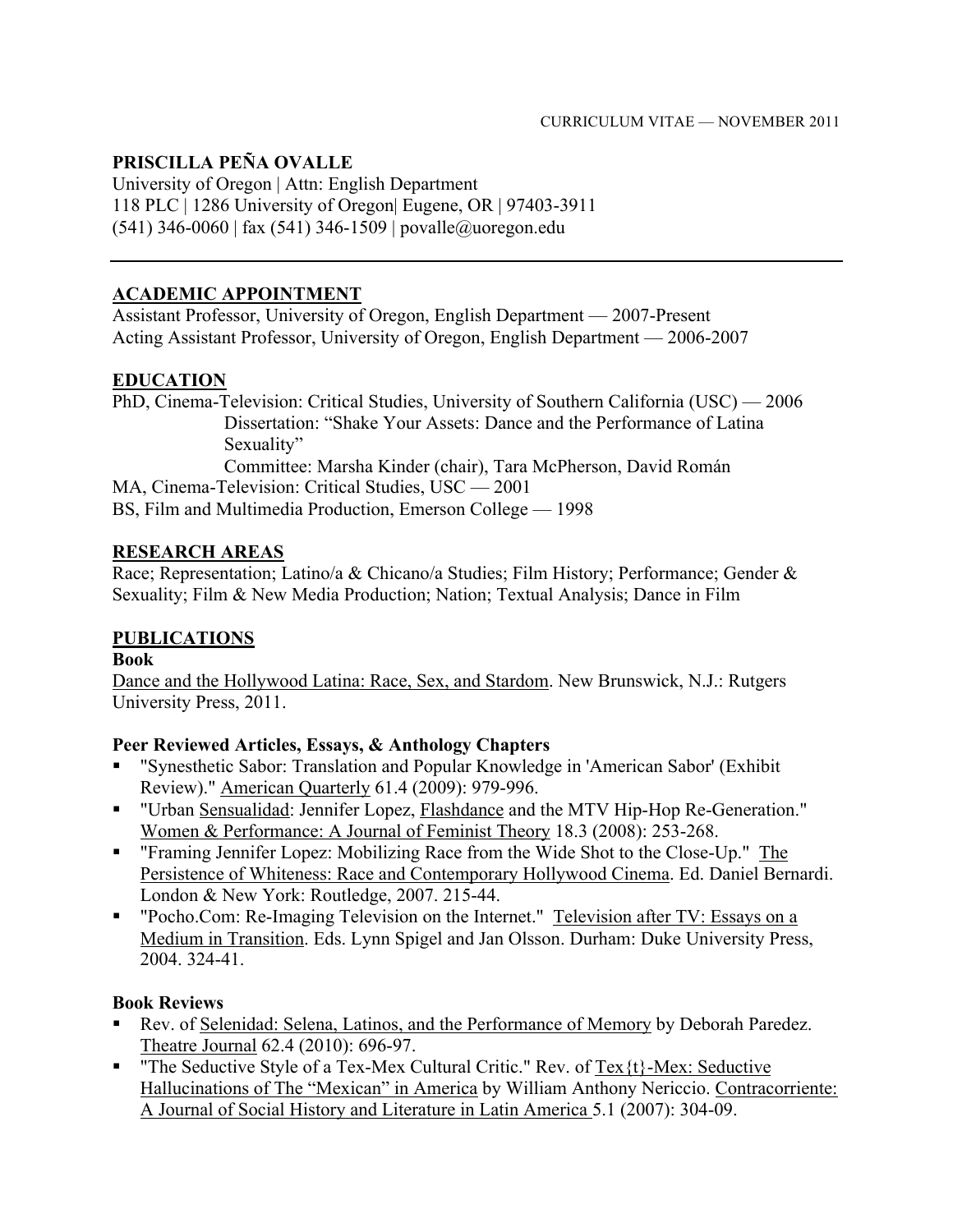Rev. of Astaire and Rogers by Edward Gallafent. Film Quarterly 60.3 (2007): 89-90.

#### **Columns, Interviews, & Other Written Work**

- "Aurally, Visually, Virally: Choreographing Race From Fosse to Beyoncé (Guest Column)." 2009. Flow TV. (04/05/09): Department of Radio, Television, and Film at the University of Texas at Austin (UT).
- "Head & Shoulders Gives Good Hair: Dance, Hair and Latina Representation (Guest Column)." 2009. Flow TV. (01/15/09): Department of Radio, Television, and Film at UT.
- "Viva Viagra! Or, How Race Dances around Erectile Dysfunction (Guest Column)." 2008. Flow TV. (09/01/08): Department of Radio, Television, and Film at UT.
- " "Priscilla Ovalle Interviews Cristina Venegas." Spectator: The University of Southern California Journal of Film and Television Criticism.Spring (2006): 55-60.
- "The Complications of Teen Pregnancy Campaigns." University of Southern California Center for Feminist Research Newsletter. Los Angeles: USC Center for Feminist Research, 2002.

# **CONFERENCE PAPERS & PRESENTATIONS**

- "When Rita Moreno's Voice Changes." Paper Presented, American Studies Association, Washington, DC, November 2009.
- "Flashdance: The Erotic Video-track of Dance and Racial Ambiguity." Paper Presented, Pop Conference at Experience Music Project, Seattle, April 2009.
- "Adapting the Brown Female Body Through Dance: From Hollywood to MTV." Paper Presented, American Studies Association, Philadelphia, October 2007.
- "Framing Jennifer Lopez: Mobilizing Race From the Wide Shot to the Close-Up." Paper Presented, Society for Cinema and Media Studies, Vancouver, March 2006.
- **•** "Carmen Miranda Shakes It for the Nation: Dance & Latina Representation in 1940s Hollywood." Paper Presented, Modern Language Association, D.C., December 2005.
- "Framing Jennifer Lopez: Mobilizing Race and the American Dream." Paper Presented, Latino/a Studies Symposium, USC, Los Angeles, October 2005.
- "Framing Jennifer Lopez: Mobilizing Race from the Wide Shot to the Close-Up." Invited Lecture, Department of Sociology, USC, October 2005.
- " "You Are Not One Woman, But Many And Never the Same": Rita Hayworth and the Cosmetic Borders of Race." Paper Presented, New Research in Dance: Latin/a Refractions: Saints, Salsa & Sex Appeal, University of California, Riverside, May 2005.
- "'Cosmetic' Borders: Re-Racing/Re-Packaging the Hollywood Latina." Paper Presented, Feminism Contesting Globalization Conference (WERRC), University College Dublin, June 2004.
- "Mobilizing Whiteness: 'Making Up' Jennifer Lopez and Rita Hayworth." Paper Presented, Dance Under Construction, University of California, Riverside, April 2004.
- "'Making Up' Racial Mobility: Jennifer Lopez and Rita Hayworth." Paper Presented, Thinking Gender, University of California, Los Angeles, March 2004.
- "Dancing 'In-Between': Dolores Del Rio & the Choreography of Race in 1930s Hollywood." Paper Presented, Hawaii International Conference on Arts and Humanities, January 2004.
- "The Border Baile of Dolores Del Rio." Paper Presented, Academic Tourists in a Fragmented Metropolis Conference, USC, March 2002.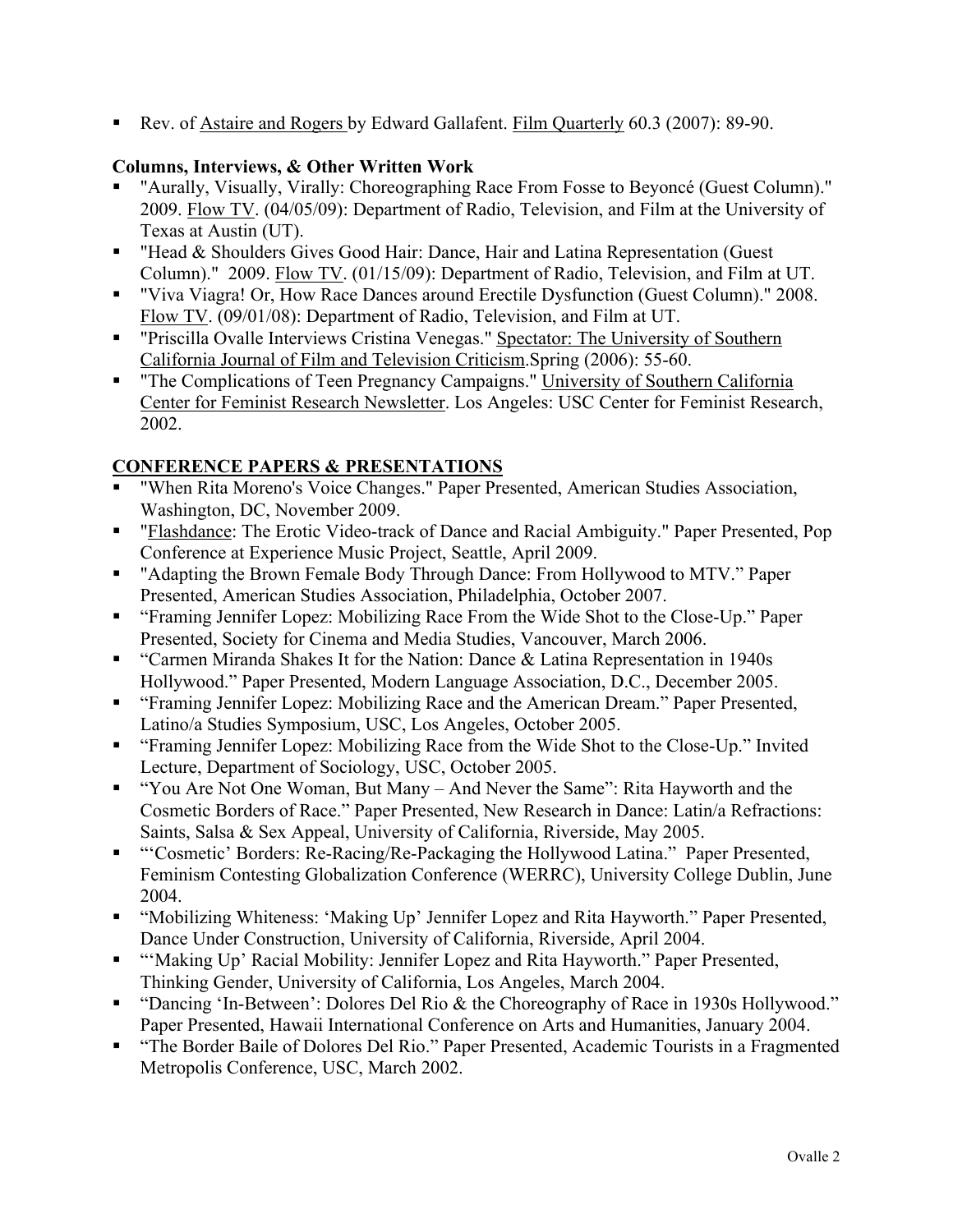# **FELLOWSHIPS, GRANTS, & AWARDS**

- Center for the Study of Women in Society, Promotion and Tenure Workshop (June 2011)
- College of Arts and Sciences Program Grant for Console-ing Passions International Conference on Video, Audio, Television, and New Media (co-authored with Carol Stabile)  $-2010$
- Stanley B. Greenfield Faculty Award to add the media trade publication Variety to the UO Library Film Studies collection (co-authored with Michael Aronson) — 2009
- Stanley B. Greenfield Faculty Award to add the fan magazine Photoplay (1929-1941) to the UO Library Film Studies collection (co-authored with Michael Aronson) — 2007
- Ford Foundation Dissertation Diversity Fellowship 2005
- University of Southern California All University Pre-Doctoral Fellowship 1999-2002

# **TEACHING**

### **Assistant Professor**

Performance and Racialized Sexualities (Graduate Seminar) History of Motion Picture, 1894-1932 (200 level, large lecture course) History of Motion Picture, 1927-1960 (200 level, large lecture course) Introduction to Production: Narrative Fiction Filmmaking (200, media production course) Television Studies (400/500) Media Aesthetics (200) Genre, Race, and Sexuality (400/500) Film, Media and Culture (300) Race & Ethnicity in Film (100) The Hollywood Dance Film, (400/500) Music Television (400/500)

#### **Dissertations, Exam Committees, Advising, & Honors Theses**

- Dissertation Committee (Member), Drew Beard 2011
- Dissertation Committee (Member), Kom Kunyosying defense scheduled August 2011
- Dissertation Committee (Chair), Darlene Hampton defended November 2010
- Dissertation Committee (Co-Chair), Brenna Wardell defended May 2010
- Directed Study, Chelsea Bullock spring 2011
- Directed Study, Caroline Claiborn fall 2011
- Graduate Advisor, Chelsea Bullock 2011
- Graduate Advisor, Phoebe Bronstein 2011
- MA Thesis Committee (Outside Member), Yin-Chin Chen completed May 2009
- Honors Thesis Committee (Chair), David Sky completed May 2009
- Honors Thesis Committee (Member), Cody Yarbrough completed May 2007

#### **Instructor**

- Introduction to Multimedia (for Los Angeles Unified School District high school students). Los Angeles Leadership Academy, Institute for Media Literacy at the Annenberg Center for Communication (IML), USC, Spring 2005.
- The Contemporary American Dance Film. Emerson College, Fall 2002-Spring 2004.
- Web Site Planning and Production. Transforming Scholarship Through Multimedia, Institute for Media Literacy at the Annenberg Center for Communication, USC, Summer 2004.

# **ACADEMIC & COMMUNITY SERVICE**

**Departmental & University Service**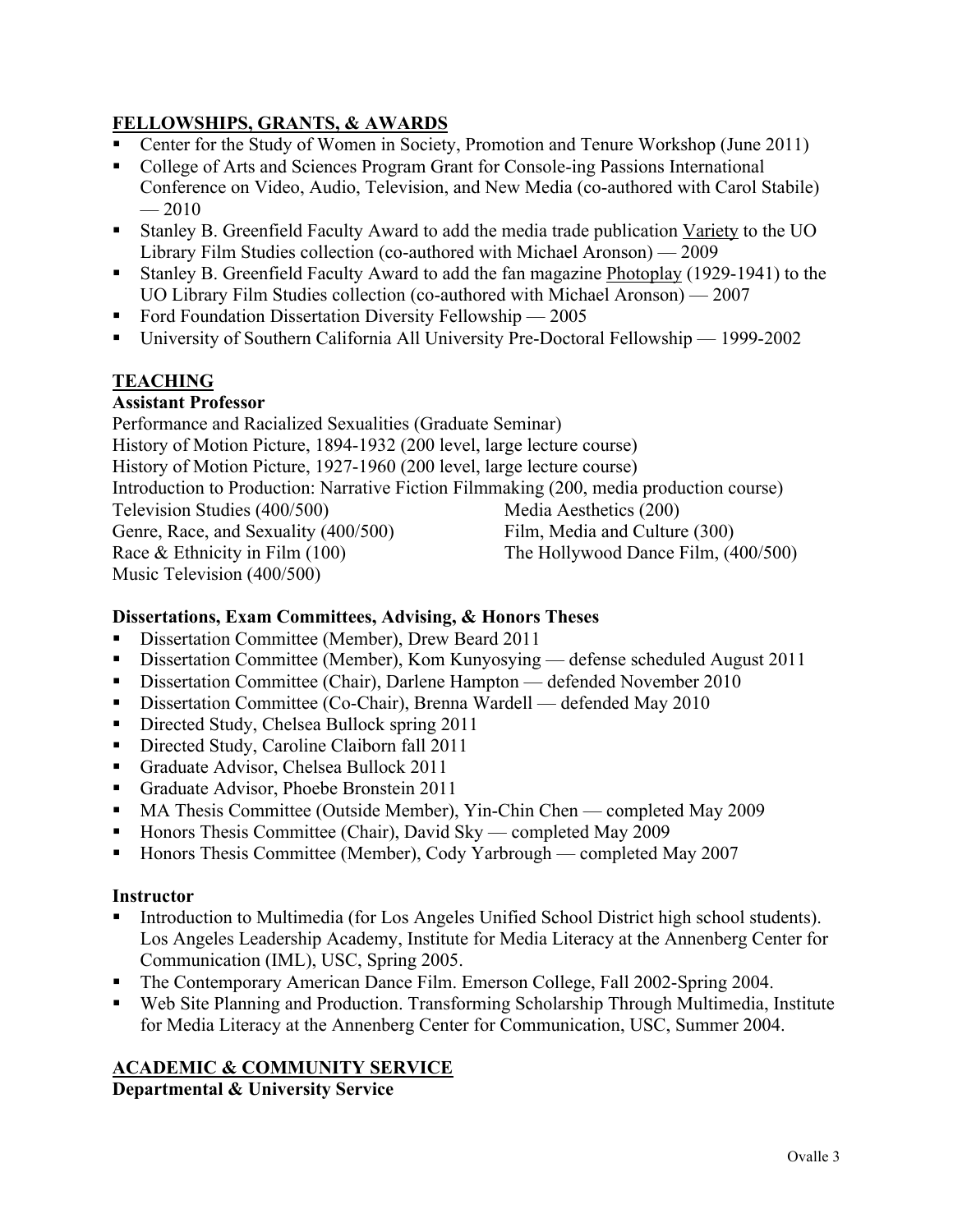- Acting Associate Director, Cinema Studies Program, Univ. of Oregon, 2011-2012 (CINE)
- Graduate Committee, English Department, Univ. of Oregon, 2010-2011 (ENG)
- Cinema Studies Executive Board, 2011 (CS/CAS)
- Ethnic Studies Advisory Committee. 2010-2011 (CAS)
- Latin American Studies Committee, 2010-2011 (CAS)
- Department Council, English Department, Fall 2009 (ENG)
- Graduate Curriculum Committee (ad hoc), English Department, 2008-2009 (ENG)
- Advisory Board, Ethnic Studies, 2009-2010 (CAS)
- Women of Color Tenure Initiative, Center for the Study of Women in Society, 2008-2009 (CSWS)
- Executive Committee, Center for the Study of Women in Society, 2007-2009 (CSWS)
- Faculty Search Committee, English Department, Literature & the Environment (Asst. Prof.), 2007-2008 (ENG)

#### **Professional Service**

- Co-Organizer (with Carol Stabile), Console-ing Passions International Conference on Video, Audio, Television, and New Media, University of Oregon (2010)
- Board Member, Console-ing Passions International Conference on Television, Audio, Video, New Media and Feminism (2010-2011)
- Consultant, American Studies Association Program Committee for the 2010 Annual Meeting
- Reviewer, Aztlan: A Journal of Chicano Studies
- Reviewer, Cinema Journal
- **Reviewer, Men and Masculinities**

#### **Workshops & Panels**

- Oregon Students of Color Coalition Conference (Workshop Leader, "Hollywood Conventions and Arab Representation"). Western Oregon University, February 2009.
- Women of Color Leadership Workshop. University of Oregon, May 2008.
- Currents in Gender Studies Symposium: Laura Elisa Perez (Respondent, Chicana Art: The Politics of Spiritual and Aesthetic Altarities). University of Oregon, April 2008.
- Visual Literacy: A Panel Discussion (Panelist). University of Oregon, February 2008.
- Graduate Student Society for Cinema and Media Studies Work-in-Progress Presentation Panel (Organizer). University of Oregon, February 2008.
- Community Conversations: Laughing at or with Racism From Blackface to Borat (Panelist). University of Oregon, November 2007.
- Faculty Seminar Series (Respondent), The Center for Race, Ethnicity, and Sexuality Studies (CRESS), University of Oregon, April 2007.
- Community Conversations: The Unbearable Whiteness of Being: A Forum on Critical Race Theory (Panelist). University of Oregon, April 2007.
- Thinking Outside the (Recycle) Box, Spring Ecocriticism Colloquium (Panelist), University of Oregon, February 2007.
- Oregon Students of Color Coalition Conference (Workshop Leader). Western Oregon University, February 2007.
- **Publishing Workshops, Part Two & Three (Organizer). USC, January and March 2006.**
- Latino/a Studies Symposium (Co-Organizer and Presenter). USC, October 2005.
- The Nuts and Bolts of Publishing (Co-Organizer). USC, September 2005.